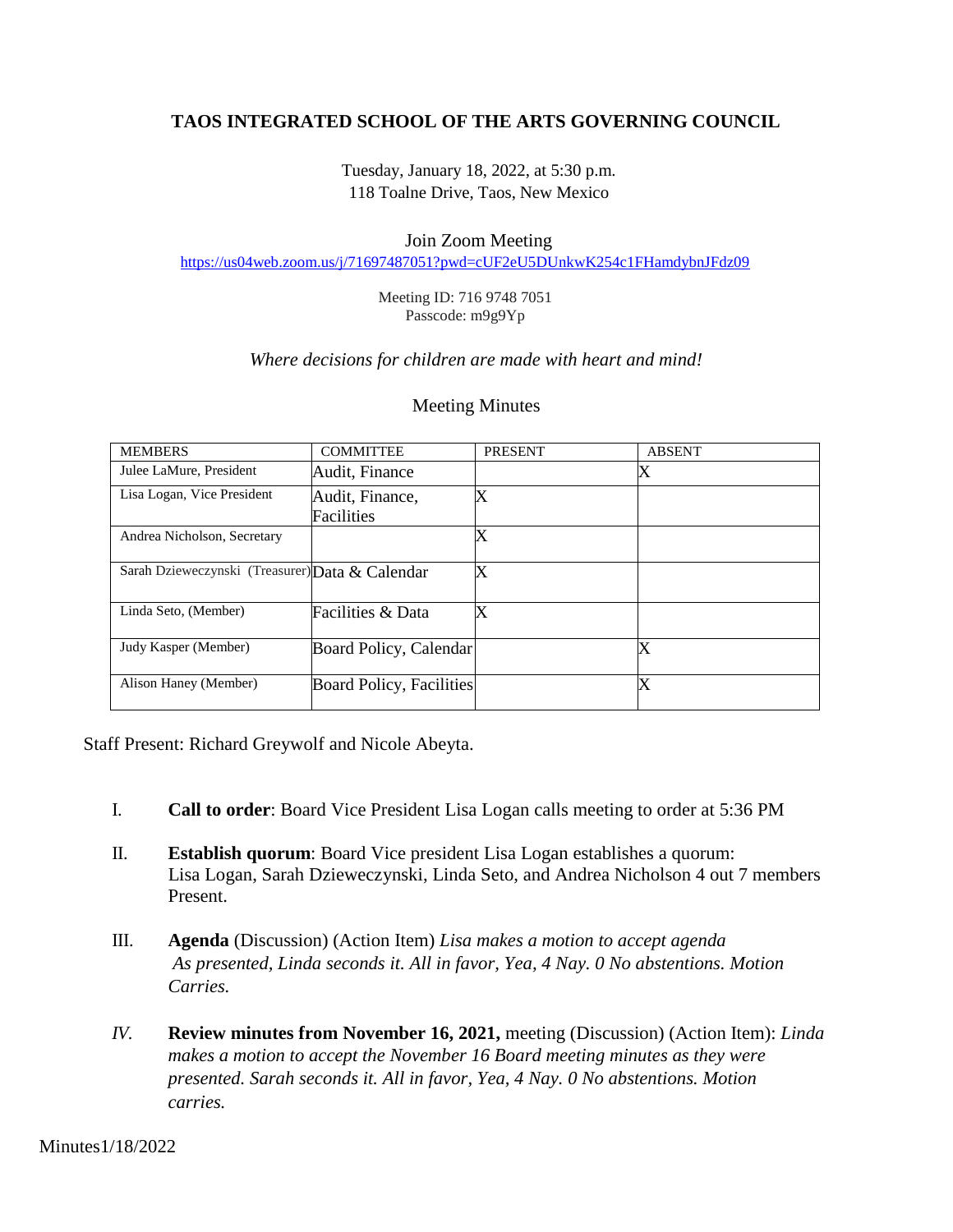- V. **Review minutes from Special Meeting on December 14, 2021** (Discussion) (Action Item) (3 minutes) *Andrea makes a motion to accept minutes for the Special board meeting on December 14, 2021, as presented, Lisa seconds it. All in favor, Yea, 4 Nay. 0 No abstentions. Motion carries.*
- VI. **Public Comments-** Please sign the Public Attendance Sheet and limit comments to (2 minutes per person): NO PUBLIC COMMENTS.
- VII. **Financial Report Financial Reports -** (Discussion) (Action Item) *Lisa makes a motion to accept financial reports as they were presented. Sarah seconds it. All in favor. Yea, 4 Nay. 0 No abstentions. Motion carries.*
	- i. BARS Budget Adjustment Request- (Discussion) (Action Item)

**521-000-2122-0032-IB- Fund 28211** NM Schools Covid-19 Testing Program DOH Initial Budget in the amount of \$76,420.00. Money will be allocated for allowable expenses of prevention, mitigation and response practices based on the guidance of the CDC. TISA will allocate funds to pay stipends to staff who have been screening and testing students with Covid tests, Covid 19 related data documentation, purchase more Covid tests, other general supplies and material expenses related to Covid 19 to be expended by June 30, 2022. **521-000-2122-0033-I- Fund 24316** USDE CRRSA ESSER II Air Quality- Increase in the amount of \$3,010.00 will be allocated to general materials and supplies needed to help with the school's air quality and needs to be expended by June 30, 2022.

**521-000-2122-0034-IB-Fund 24330** ARP ESSER III Initial Budget in the amount of \$427,233. 20% will automatically go to evidence-based learning in the amount of \$85,446.60. The remaining grant in the amount of \$341,786.40 will go towards the purchase of outdoor learning equipment, technology items and software, and general materials related to Covid 19 to be expended by June 30, 2024.

**521-000-2122-0035-M- Fund 24106 IDEA-B** to reallocate funds from salary and expenses to liabilities line items for a new hire who opted for benefits \$3,692.00

**521-000-2122-0036-I- Fund 31703 SB-9 State Match** Increase in the amount of \$4,924.00, FY21-22 Final allocation.

 *Lisa makes a motion to accept BARS (Budget Adjustment Request) as presented, Linda seconds it. All in favor, Yea: 4 Nay: 0 No abstentions. Motion carries.*

VIII. **Discuss SEL grant** (Discussion): School applied for the SEL grant , and it was awarded \$15,000. The fund's purpose is to purchase SEL (Social-emotional learning) professional development. There are three target areas: Restorative Justice, Mindfulness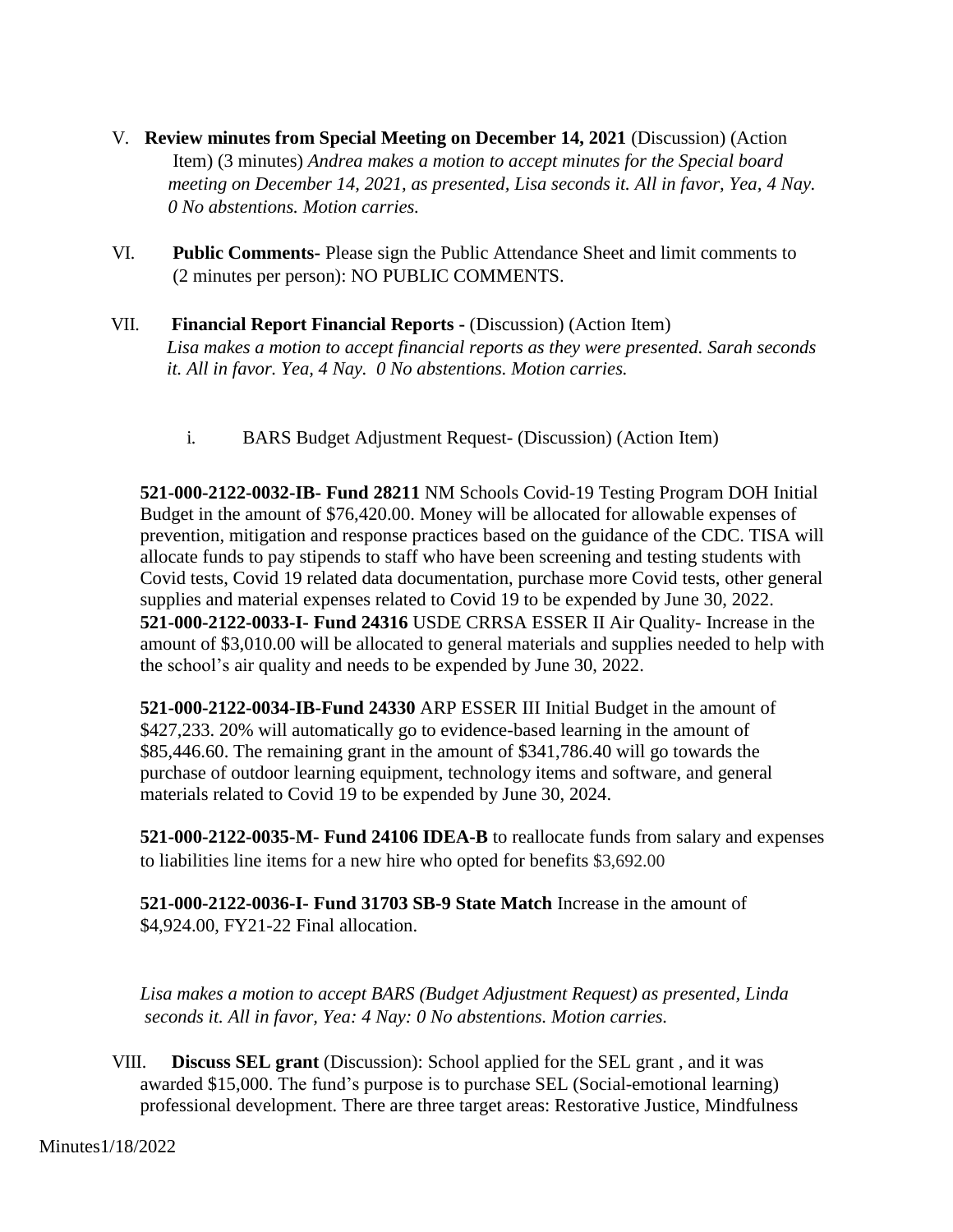training, and Positive Behavior Support Systems for parents. Currently talking with Golden Willow with whom the grant was written as a partnership to implement the program. Setting up training for staff, putting google forms to figure out what faculty and community are interested in. BAR was approved in December during Special meeting. One training per section at school and home. One meeting per month. We need commitment from parents to complete the class and figure out areas of interest.

# IX. **Change Personal Leave section in Staff Handbook** (Discussion) (Action Item) (10

 Minutes): Per Director's presentation on the topic, we know Personal and Sick leave are the same. Staff can build up to 10 days per year. Due to staff taking too many days off, and not having enough personnel to cover duties, led to the request of the Director to review *Personal Leave* on Staff Handbook. Director felt what it was on handbook was not addressing the students' needs and at the same time he wants to be fair with staff. He wanted to have clearer procedure for staff to take personal leave.

In case of COVID leave, the school is following what SB45 law related with leave at the state level.

*Lisa makes a motion to accept changes to Personal Leave on Staff Handout, Sarah seconds it*. *All in favor, Yea: 4 Nay: 0 No abstentions. Motion carries. See attached document \**

X. **Report from Equity Council** (Discussion): Alyson Haney is absent today. Per Director's report, Mrs. Haney has scheduled an Equity Council meeting. However, parents continue not attending the scheduled meetings.

# XI. Announcements (2 minutes): **No announcements**

# XII. **Committee Reports** (10 minutes)

- Audit: no reports yet.
- Finance: No reports yet.
- Calendar:
	- o Set up strategic meeting.
	- o Remember to complete Governing Council training.
- Data: No reports. Data will be available at the end of February when MAPS cycle is completed.
- Board Policy: Will be tabled until February meeting.
- Facilities (report from facilities): Work closely with Rich. Master plan is not ready. Director met with architect Alex Henry. Helping with SMP. Meeting with governing council and another meeting with parents. Alex helping figured out ways to fund the pavement of the parking lot. The fencing has been completed and now the whole school is fenced. Facilities is not under pressure to meet since we don't have the funding to purchase the building. Greenhouse needs to be assembled.

# XIII. **Director's Report:** (5 minutes)

- Governing Council training: item was discussed earlier.
- COVID policy update: new policy is 5-day quarantine instead of 10 days.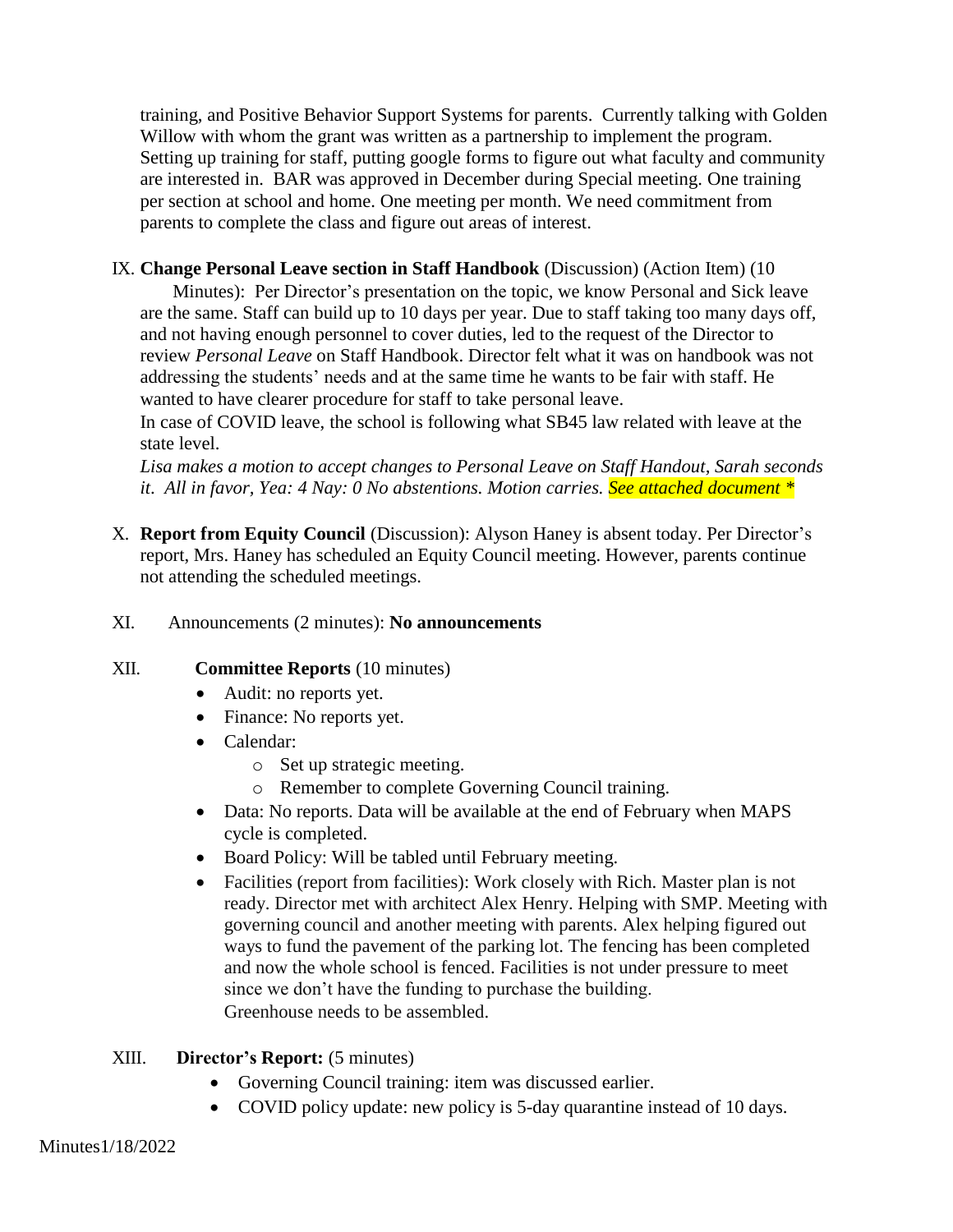Policy is that they must test after 5 days. If negative they can remain at school. If positive, they will have to stay five more days.

#### XIV. **Items for next month's agenda**: (Discussion) (2 minutes)

- Equity Council Report.
- Committee reports.
- Board Policy

#### XV. **Review date of next meeting:** (Tuesday, February 15 at 5:30 PM.

*XVI.* Adjournment (Action Item) *Andrea makes a motion to adjourn meeting at 6:46 PM, Lisa seconds it. All in favor, Yea: 4 Nay: 0 No abstentions. Motion carries.*

*If you are an individual with a disability who is in need of a reader, amplifier, qualified sign language interpreter, or any other form of auxiliary aid or service to attend or participate in the hearing or meeting, please contact Rich Greywolf at 575- 779-9311 least one (1) week prior to the meeting or as soon as possible. Public documents, including the agenda and minutes, can be provided in various accessible formats. Please contact Rich Greywolf at 575-779-9311 if a summary or other type of accessible format is needed.*